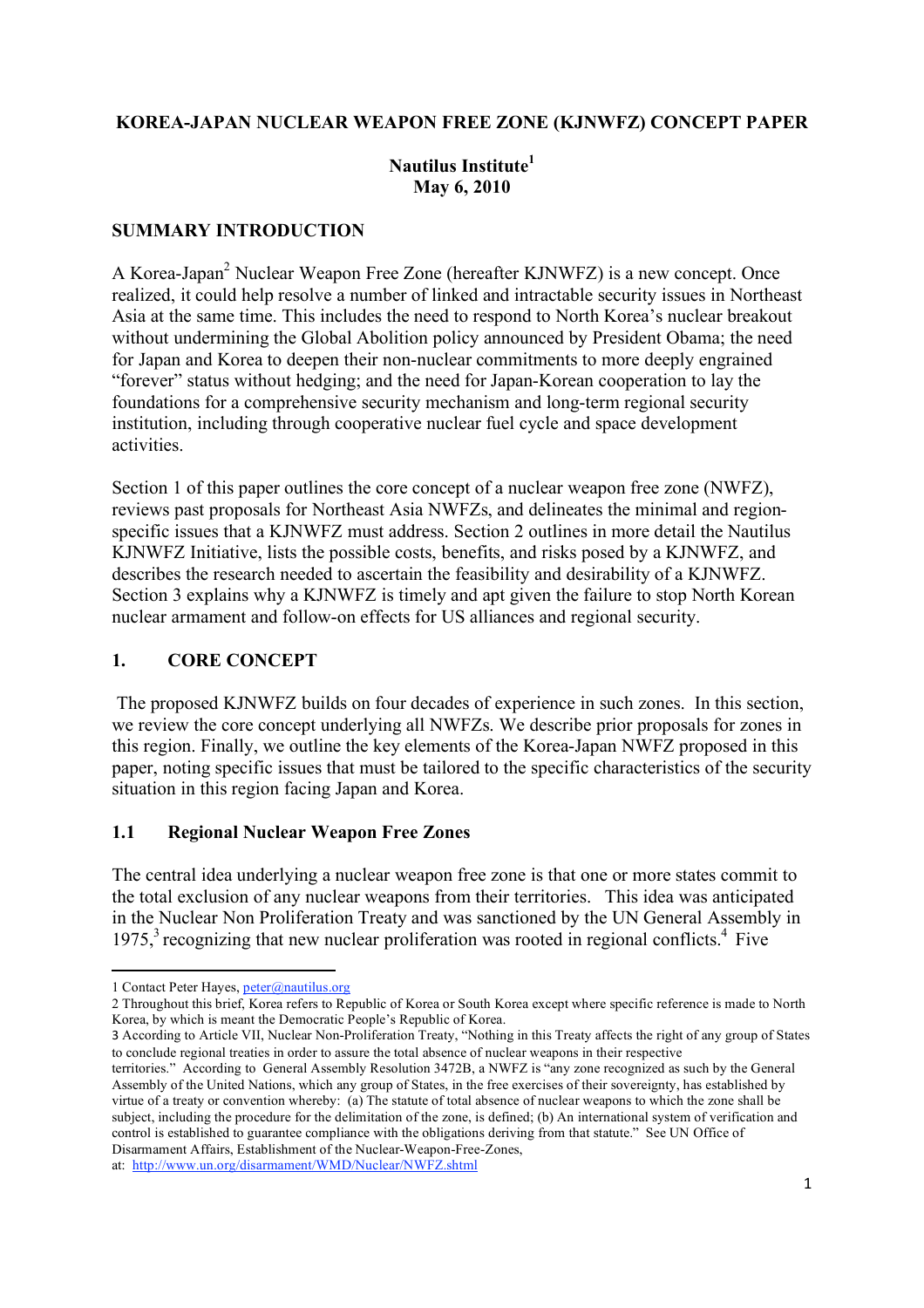treaty-based, full-fledged NWFZs are in force (plus a range of other treaties and national declarations banning nuclear weapons from specific territories).<sup>5</sup> These treaties are:

- The 1967 Treaty for the Prohibition of Nuclear Weapons in Latin America and the Caribbean;
- The 1985 South Pacific Nuclear-Weapon-Free Zone Treaty;
- The 1995 Southeast Asia Nuclear-Weapon-Free Zone Treaty;
- The 1996 African Nuclear-Weapon-Free Zone Treaty.
- The 2006 Central Asian Nuclear-Weapon-Free Zone Treaty;

One hundred and twelve states are party to NWFZ treaties covering a large part of the Northern and almost the entire Southern Hemisphere.<sup>6</sup> They are an established and legitimate instrument used by states to realize nuclear non-proliferation and disarmament policy goals. As the UN Disarmament Commission concluded in 1999, "Nuclear-weapon-free zones are an important disarmament tool which contributes to the primary objective of strengthening regional peace and security and, by extension, international peace and security. They are also considered to be important regional confidence-building measures."<sup>7</sup> The International Commission on Nuclear Non-proliferation and Disarmament concurred, saying they "have made, and continue to make, a very important contribution to nuclear nonproliferation and disarmament", and recommended both their strengthening and the establishment of new zones.8

These NWFZs vary substantially in relation to critical elements—for example, some NWFZs (such as the South Pacific NWFZ) do not commit Nuclear Weapons States (NWSs) party to the NWFZ to not fire nuclear weapons into or out of the zone. Most but not all (the Southeast Asia Treaty is the only exception) do not contain any enforcement mechanism should a NWS party to a NWFZ treaty transgress its zonal obligations. The South Pacific and African NWFZs, like others, prohibit not only nuclear weapons, but also disassembled or partly assembled weapons. In principle, NWFZs still permit peaceful nuclear devices and even

<u> 1989 - Andrea Santa Andrea Andrea Andrea Andrea Andrea Andrea Andrea Andrea Andrea Andrea Andrea Andrea Andr</u>

<sup>4</sup> S. Parrish and J. du Preez provide a useful account of regional conflict factors driving NWFZs in *Nuclear-Weapon-Free Zones: Still a Useful Disarmament and Non-Proliferation Tool?* Weapons of Mass Destruction Commission, Research Paper No.6, no date, at: http://www.wmdcommission.org/files/No6-ParrishDuPreez%20Final.pdf

<sup>5</sup> Mongolia's 1992 self-declared nuclear-weapon-free status has been recognized internationally through the adoption by consensus of UN General Assembly Resolution 53/77D in December 1998 on "Mongolia's international security and nuclear weapon free status". Other treaties also denuclearize geographic areas, viz: the Antarctic Treaty, the Outer Space Treaty, the Moon Agreement, and the Seabed Treaty. Arguably, the Korean Joint Denuclearization Declaration (1992) also established a NWFZ in Korea, now moribund. Thousands of cities and provinces have established local NWFZs, and even some states (e.g. New Zealand) have written their non-nuclear status into their legal system. However, these are not treatybased zones nor recognized by the UN under international treaty law. The Comprehensive Test Ban Treaty, not yet in force, will ban nuclear explosions, and prohibit and prevent any such nuclear explosion at any place under a state party's

jurisdiction or control.

<sup>6</sup> S. Duarte, "The Future of Nuclear-Weapon-Free Zones: Maintaining their Relevance and Expanding their Scope," remarks at *Preparing for 2010: Striking a Balance between Nuclear Disarmament and Nuclear Nonproliferation,* James Martin Center for Nonproliferation Studies, Monterey Institute of International Studies*,* 7 March 2008, at: http://www.un.org/disarmament/HomePage/HR/docs/2008/2008March07\_Annecy.pdf

<sup>7</sup> United Nations, "Establishment of nuclear-weapon-free zones on the basis of arrangements freely arrived at among the States of the region concerned," Annex 1, Report of the Disarmament Commission, General Assembly, 54<sup>th</sup> session, Supplement No. 42 (A/54/42), United Nations, New York, 1999, p. 7, at: http://daccess-ddsny.un.org/doc/UNDOC/GEN/N99/132/20/PDF/N9913220.pdf?OpenElement

<sup>8</sup> Report of the International Commission on Nuclear Non-proliferation and Disarmament, *Eliminating Nuclear Threats: a Practical Agenda for Policymakers*, Canberra and Tokyo, 2009), paras16.16-16.20, and Recommendation 54.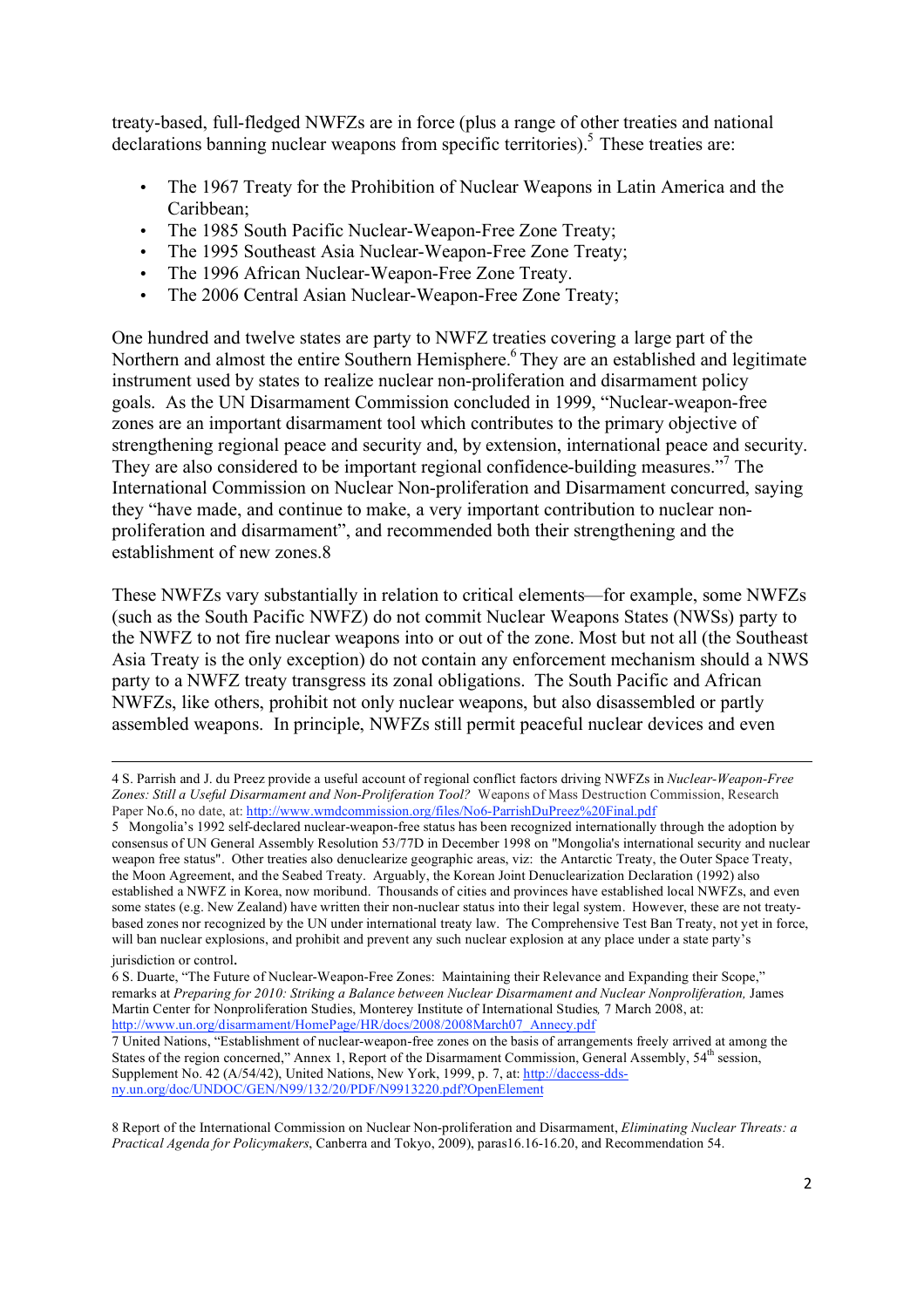actual peaceful nuclear explosions within a NWFZ, even though these are technically indistinguishable from nuclear weapons and nuclear tests or attacks. Only the Southeast Asian and Latin American NWFZs include marine Exclusive Economic Zones in the territory covered by the zone. The issue of transit by air or sea by nuclear capable ships or aircraft that may carry nuclear weapons remains contentious and ambiguous in all the zones.<sup>9</sup>



Source: http://www.opanal.org/NWFZ/nwfz.htm

These variations are not surprising, considering the diverse historical and security situations in each region, especially the role played by NWSs and alliances, and the existence of NWSs outside of the NPT-IAEA system (Israel, Pakistan, India, North Korea).

In addition to establishing new NWFZs in conflict regions such as the Middle East—and in this case, East Asia—other "state of the art" issues for both existing and new NWFZs include: inter-zonal cooperation, the restriction or elimination of delivery systems; evolution into zones prohibiting weapons of mass destruction or "WMD-free zones" to cover chemical and biological weapons; revision of Nuclear Weapons State (NWS) reservations filed at time of signing specific NWFZs that often qualified obligations with regard to using nuclear weapons in or out of the zone; implementation of UN Security Council Resolutions on nuclear terrorism and non-state actor proliferation; and advancing peaceful nuclear fuel cycle cooperation and integration which the UN Disarmament Commission views as inherent to the concept of a treaty-based NWFZ.<sup>10</sup> A Korea-Japan NWFZ must address at least some of these new issues.

## **1.2 East Asia Nuclear Weapon Free Zone**

<u> 1989 - Johann Stein, fransk politik (d. 1989)</u>

In East Asia, two kinds of NWFZs have been explored conceptually. The first is a nationcentered approach, emanating either from non-nuclear Japan or Korea, and expanding concentrically to include the region. The second is a regional approach centered on Nuclear Weapons States that would encompass limited sections of their territory or exclude limited

<sup>9</sup> For an overview of these differences, see M. Marzo, "The Denuclearization Agreements and the Future," September 2005, at: http://www.abacc.org/engl/publications speeches/publications articles article.asp?artigo id=8 10 Duarte, *op cit.*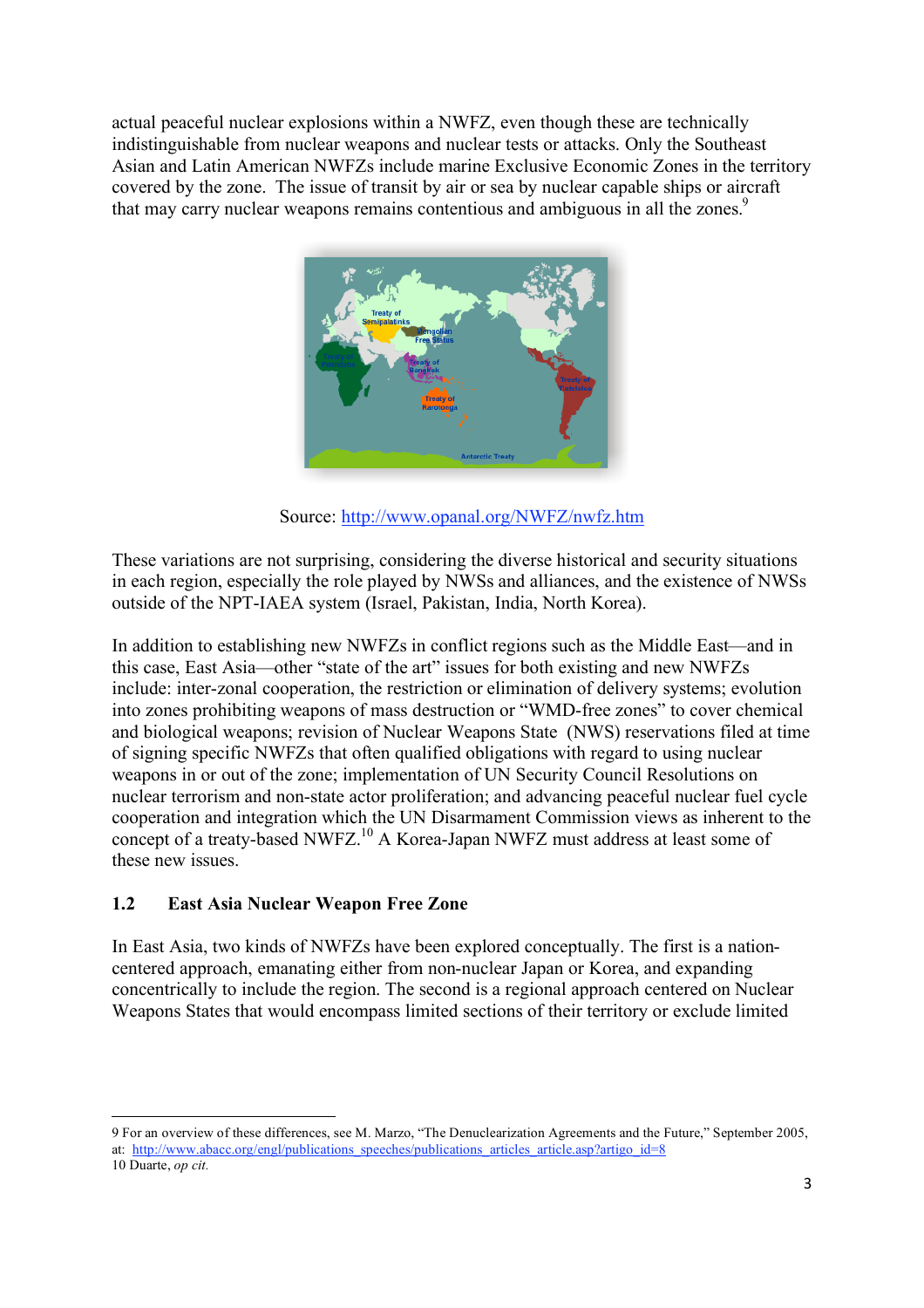classes of nuclear weapons from the NWFZ (such as intermediate range nuclear weapons), and would also cover non-nuclear states such as Korea and Japan.<sup>11</sup>

In Korea, conceptual discussions of NWFZs have been limited mostly to an inter-Korean zone that revives or replaces the 1992 Joint Declaration. In Japan, the proposals have originated from a focus on overcoming the limits of Japan's current non-nuclear principles resulting in proposed zones that cover the whole Northeast Asian region. Of these, the "3+3" regional zone covering the two Koreas and Japan plus three nuclear weapons states (the United States, Russia, and China) has gained the most traction in the region. In Korea, conceptual discussions of NWFZs have been limited mostly to an inter-Korean zone that revives or replaces the 1992 Joint Declaration. In Japan, the proposals have originated from a focus on overcoming the limits of Japan's current non-nuclear principles resulting in proposed zones that cover the whole Northeast Asian region. Of these, the "3+3" regional zone covering the two Koreas and Japan plus three nuclear weapons states (the United States, Russia, and China) has gained the most traction in the region. However, Japan has not supported officially a regional NWFZ in the North East Asia region although current Foreign Minister Okada reportedly favors the concept.<sup>12</sup>

All of these visionary proposals in fact face severe credibility problems that vitiate their practical political effectiveness. Proposals for a Korean Zone face a nuclear-armed DPRK which has nullified the 1992 DeNuclearization Declaration. Until the DPRK denuclearizes then a Northeast Asian zone concept such as "3+3" is blocked. Broader proposals for a Northeast Asian zone that include the territory and nuclear weapons systems of nuclear weapons states face more fundamental obstacles due

<u> 1989 - Johann Stein, fransk politik (d. 1989)</u>

http://www.un.org/disarmament/HomePage/DisarmamentCommission/undiscom/A\_CN.10\_2007\_WG.I\_CRP.4.pdf

<sup>11</sup> See in particular, John Endicott, "Limited Nuclear-Weapon-Free Zones: The Time Has Come", *Korean Journal of Defense Analysis*, 20:1, March 2008; and Umebayashi Hiromichi, "Towards a Northeast Asia Nuclear Weapon-Free Zone", Japan Focus, August 11 2005, http://japanfocus.org/products/topdf/1784. These various proposals are described in Peter Hayes and Michael Hamel-Green, "The path not taken, the way still open: Denuclearizing the Korean peninsula and Northeast Asia," Austral Special Report 09-09S, 14 December 2009.

<sup>12</sup> To date, Japan has not supported officially a regional NWFZ, and many officials reportedly oppose the concept because it might restrain the type of nuclear threat projected by the United States towards China or the DPRK. The Japanese Government appeared to support a regional nuclear weapon free zone when Prime Minister Hatoyama Yukio told the United Nations Security Council on September 24, 2009 that "The creation of a nuclear weapon free zone, when coordinated between the five nuclear-weapon States (P5) and non-nuclear-weapon States in the region would also contribute to nuclear disarmament and non-proliferation, and consequently to global and regional peace and security as stated in today's resolution." English text at: http://www.kantei.go.jp/foreign/hatoyama/statement/200909/ehat\_0924b\_e.html However, the official Japanese text at: http://www.mofa.go.jp/policy/un/assembly2009/pm0924-1.html does not include the phrase "the region" contained in the English official text, which in English, requires a specific referent, for example, Northeast Asia. The Japanese version is consistent with a long history of generic Japanese government statements favoring NWFZs in general rather than in Northeast Asia specifically. Whether this difference was simply a translation error or was the result of official obfuscation as to Japan's actual policy is unknown. But in response to a question in the Diet on November 2, 2009 asking why the September 24 statement did not refer specifically to the Northeast Asian region, Hatoyama stated that Japan favored denuclearization in Northeast Asia commencing with the DPRK, but did not clarify to which specific region, if any, he referred to in his September 24, 2009 statement at the UN Security Council. In reality, it is not necessary that the DPRK denuclearize before a NWFZ is established in the region, as implied by Hatoyama. The DPRK can be invited to join consultations about a Zone, but as a non-compliant, ex-NPT member state, the DPRK has forfeited its rights to enjoy the benefits of a treaty-based NWFZ. What is critical is that the states that participate in such a Zone achieve consensus; and act freely in establishing a zone. Thus, there is no reason why Japan cannot initiate a zone in the Northeast Asia region with or without the DPRK. See Annex 1, "Establishment of nuclear-weapon-free zones on the basis of arrangements freely arrived at among the States of the region concerned," United Nations, *Report of the Disarmament Commission,* General Assembly, 44th session, Supplement No. 42 (A/54/42), New York, 1999, pp. 7-10: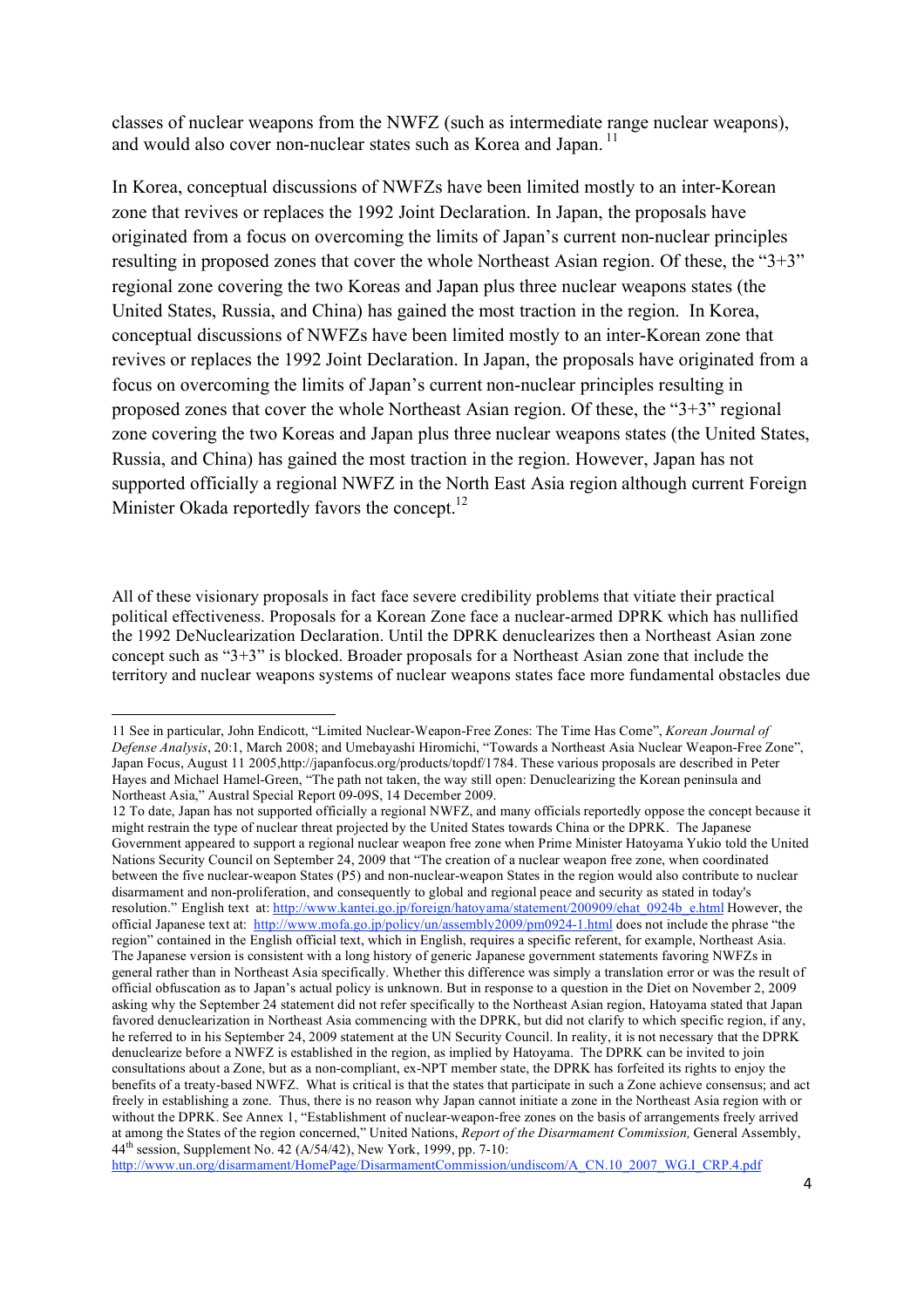to asymmetric capacities or interests across countries, dominant alliance partners that would oppose regional NWFZs, an inclination to rely on nuclear extended deterrence, and many technical obstacles to meaningful monitoring and verification for a regional zone in Northeast Asia.

#### **1.3 Proposed Korea-Japan Nuclear Weapon Free Zone**

To date, a NWFZ that covers only Japan and South Korea has not been considered.<sup>13</sup> Indeed, many Koreans and Japanese are startled when this idea is raised, so profound is their underlying assumption that animosity between the two countries precludes such cooperation on the one hand, and the related assumption that their security is assured by bilateral nuclear extended deterrence from the United States on the other. Others assume that the absence of nuclear weapons from Japan and Korea is guaranteed by Japan's three non-nuclear principles on the one hand, and the 1992 Korean Declaration on the other.

For reasons outlined in the next section, it is now time to question these assumptions and to examine the pros and cons of a KJNWFZ in detail. Such a zone must meet the standard and conventional requirements of a treaty-based NWFZ, viz:

- 1. Effective prohibition of the development, manufacturing, control, possession, testing, stationing or transporting of any type of nuclear explosive device for any purpose;
- 2. Effective verification of compliance;
- 3. Clearly defined boundaries;
- 4. Legally binding commitments to the zone by the nuclear weapon states not to use or threaten to use nuclear weapons against the zone parties (at present, NWFZs are the only instrument that secures such legally binding guarantees, and not in the case of all the zones);
- 5. Legally binding commitments by nuclear weapon states party not to fire nuclear weapons from within or into the zone against third parties;  $14$

A KJNWFZ would also need to address the following region-specific issues:

- 6. The need to harmonize the different philosophies and principles that exist already in Japan and Korea with regard to nuclear transit and nuclear extended deterrence;
- 7. The possibility of the entry of the DPRK at a later stage into the zone as a denuclearized, non-nuclear state; and the opposite possibility that the DPRK would try to co-exist as a NWS, or attempt to sign a protocol intended for a NWS;
- 8. Specific issues that may arise due to the impact of the zone on China's perceived security interests and thereby on its security relationships with state parties to a KJNWFZ. Such issues might include the implicit United States shift from nuclear extended deterrence to different combinations of enhanced conventional deterrence and what is termed below "existential nuclear

<sup>13</sup> S.W. Cheon and T. Suzuki's 2003 examination of a zone that includes the two Koreas and Japan comes closest and is extremely valuable in anticipating many issues involved in a KJNWFZ, but aims more at facilitating early entry by a denuclearized DPRK into a tripartite zone, whereas the proposal in this paper assumes the DPRK may join only later or never. See their "The Tripartite Nuclear-Weapon-Free Zone in Northeast Asia:, a Long-Term Objective of the Six Party Talks," *International Journal of Korean Studies*, 12, 2, 2003, pp. 41-68.

<sup>14</sup> See Hayes and Hamel-Green, *op cit*, for more detail on enabling conditions.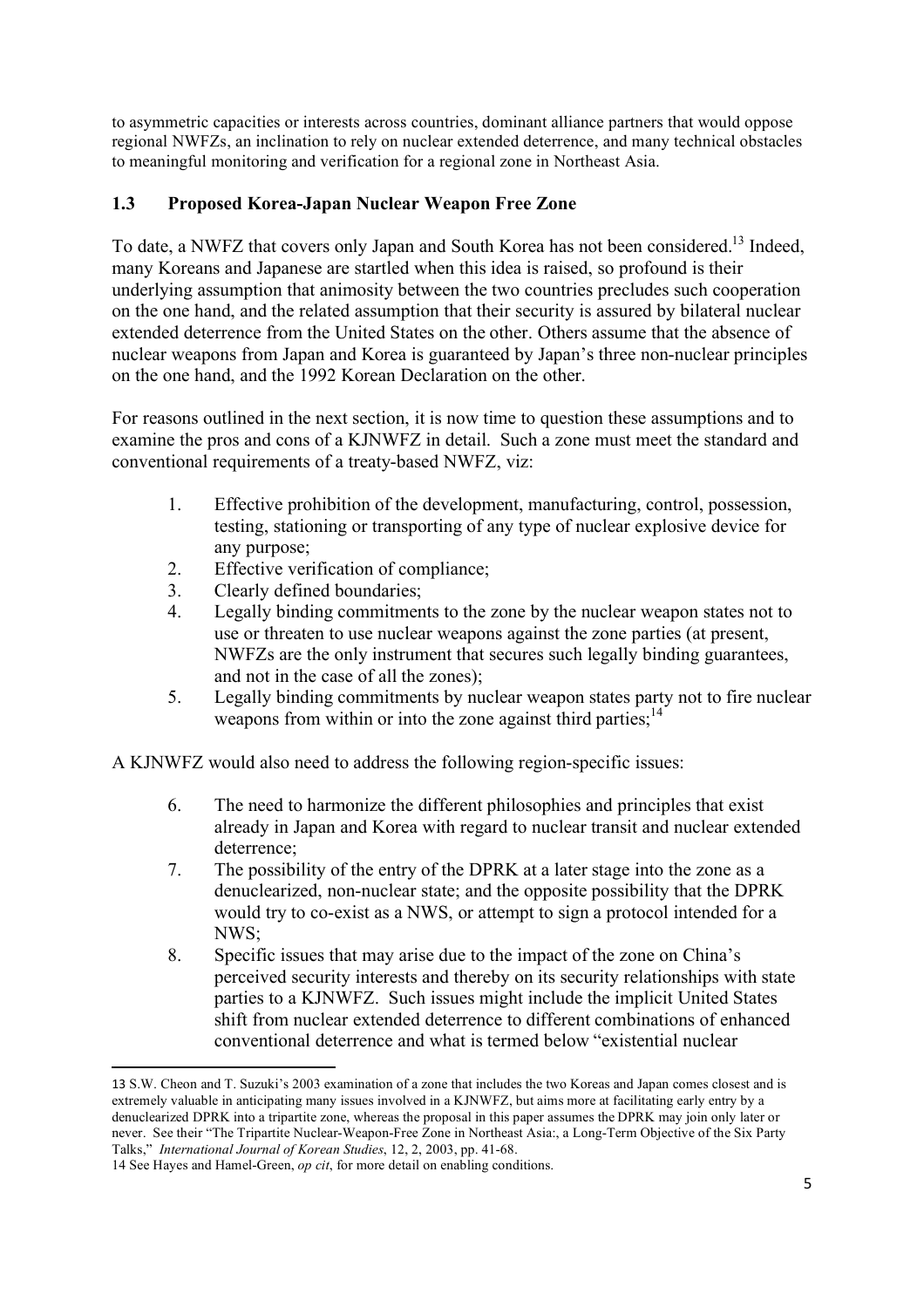deterrence" in US alliance relationships with Korea and Japan, transit through exclusive economic zones, the Taiwan Straits, and theater missile defences.

Two crucial derivative issues also must be addressed to achieve the bilateral trust between Korea and Japan needed for a bilateral zone to be feasible:

- 9. Restriction of nuclear-capable missile delivery systems in the Zone, how to distinguish nuclear-capable missiles from space-launch vehicles, and how to ensure Japan-Korea equality of access to civilian space-launch capacities.
- 10. Korea's goal of achieving full "nuclear sovereignty" on a par with Japan, and ensuring that Korea is treated equally with Japan in any divergence from full nuclear sovereignty—that is, that the zone incorporate some basis for integrated nuclear fuel cycle activity that includes enrichment and reprocessing. Should the DPRK join the Zone, then the need for regional energy security strategies to support this accession is another dimension of "nuclear sovereignty" given the likelihood that this would entail nuclear power stations in the DPRK.

Whether these issues would be included in a KJNWFZ or could be treated in separate but related agreements that support such a zone is an open but important question.

## **2. PROPOSED KJNWFZ INITIATIVE**

## **2.1 What Do We Propose?**

Nautilus decided in December 2010 to strive to realize the following goal: "By January 1, 2012 there will be irresistible momentum within the Japanese and Korean governments and civil society towards establishing a joint Korea-Japan nuclear weapons free zone."

To this end, we will conduct deep research on the proposed KJNWFZ to test its feasibility and desirability, to design the best possible zone that meets all security concerns, and identifies multiple pathways to arrive at the Zone. We further will convene networks of partners and diverse stakeholders to express a diversity of views on the proposed KJNWFZ. Through information services, workshops, and publicity and outreach, we will provide essential information; and via policy studies and research reports, we will create common knowledge necessary for a rigorous examination of the relative costs, benefits and risks associated with various possible KJNWFZ schemes. We will support the consideration by policy makers of the zonal concept arising from these processes in many ways, including policy briefings, parliamentary enquiries, media reports, etc.

## **2.2 What Are the Impact-Outcomes?**

The work will be judged a substantive success to the extent that within two years, the proposed KJNWFZ will be under active consideration by key policymakers in Korea, Japan, and the United States. This may include: support by eminent persons and "champions": policy maker statements and declarations; official deliberations and senior official meetings in either official, semi-official, or private (track 1, 1.5 or 2) channels; substantial media coverage; emerging leaders from different sectors and across generations; and think-tank and commentator response in key sectors in Japan, Korea, and the United States.

# **2.3 What Are the Specific Benefits of a KJNWFZ?**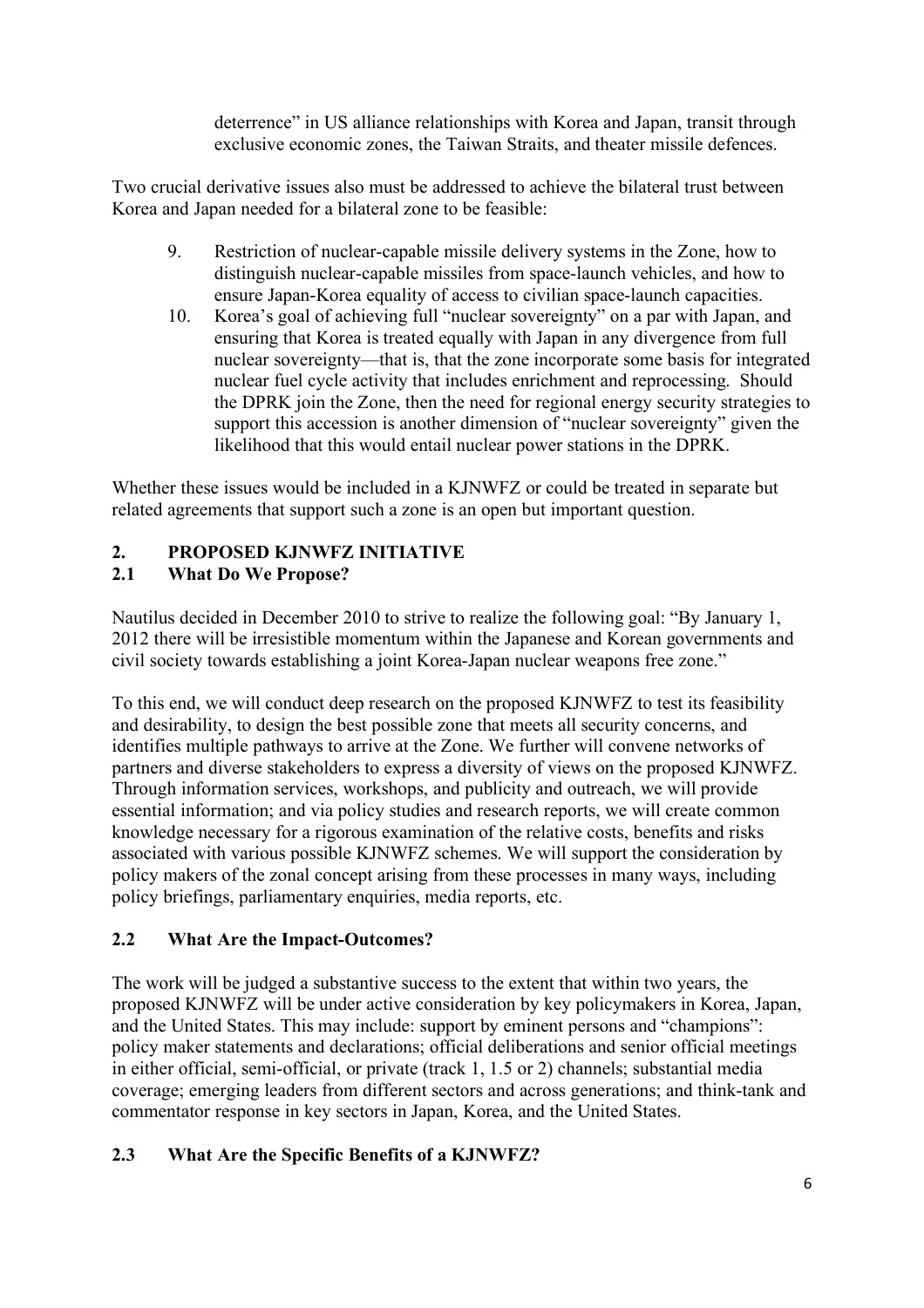The Zone arguably will:

- Devalue North Korea's nuclear weapons, increase pressure on North Korea to disarm and dismantle its nuclear weapons, and leave the door open for a non-nuclear North Korea to join later:
- Increase the non-nuclear commitment of Japan and Korea beyond the current NPT-IAEA non-nuclear weapons state status to more deeply engrained "forever" status without hedging;
- Remove the need for the United States to supply nuclear extended deterrence by replacing it with a combination of existential nuclear deterrence (that is, residual nuclear deterrence that arises from the mere existence of nuclear weapons outside the Zone), UNSC guarantees, and conventional extended deterrence;
- Push China to go beyond its no-first use policy to provide a much stronger commitment to not use nuclear weapons against Japan; and possibly to participate in strategic arms limitation talks with Russia and the United States should Japan commit to the Zone.
- Create an enduring basis for a US troop presence in Korea as a pivotal deterrent between the two Koreas, thereby enhancing Japan's security by serving as a security "fender" between China and Japan.
- Create confidence building measures between traditional antagonists—Japan and Korea—and create forms of inter-dependence that increase cooperation in areas such as the nuclear fuel cycle and access to space;
- Enable the United States to remove a major obstacle to reducing the role of nuclear weapons in international relations by creating a constructive substitute for nuclear extended deterrence, which otherwise blocks the Global Abolition agenda (whilst retaining implicit "existential nuclear deterrence" as a backdrop to the KJNWFZ).<sup>15</sup>

## **2.4 What Are the Possible Costs of a KJNWFZ?**

The Zone could:

- Lead to a conventional arms race based on superior conventional forces;
- Lead to involvement of forces from the zone in extra-zonal conventional force deployments and interventions under US leadership, thereby making other states view them as posing potential security threats - in contrast to their previously nonthreatening status;
- Result in divisive discussions between Japan and Korea over integrated nuclear fuel cycle, nuclear manufacture and exports, and combined space access activities that could undermine rather than build trust and confidence;

<sup>15</sup> Existential deterrence is a phrase coined by McGeorge Bundy during the Cold War; today it refers to the caution induced in decision makers by the mere existence of nuclear weapons, given their awesome and unique destructive potential, including annihilation of cities, countries and even the human species. This caution may arise in the states that deploy nuclear weapons, in states that are vulnerable to nuclear attack, or in third parties who might be affected politically or militarily, or by damages such as radioactive fallout or nuclear winter. It arguably exists as a backdrop to international affairs, even in cases where no nuclear weapons are deployed or targeted.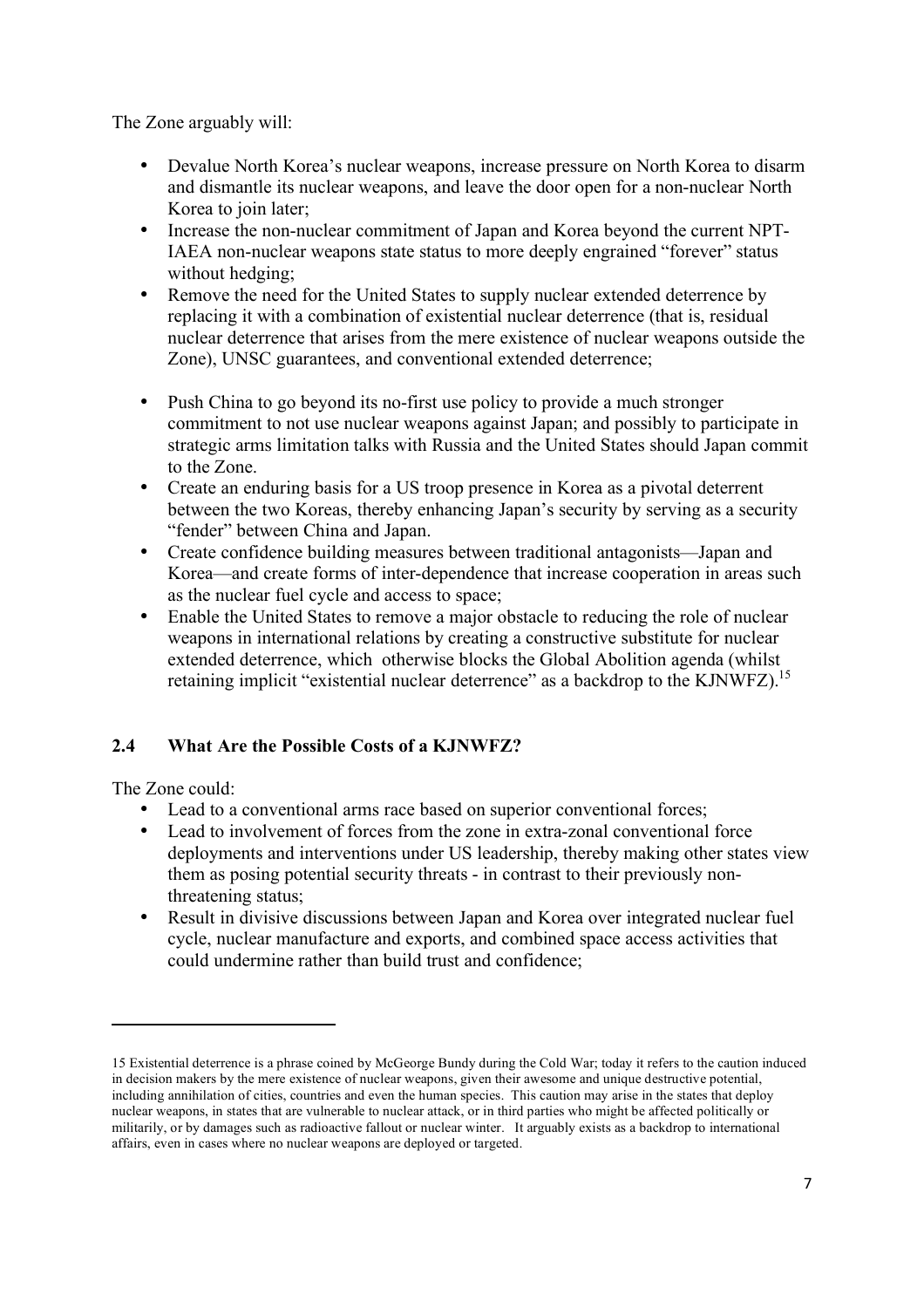- Disrupt US alliances with Japan and Korea in ways that reduce rather than enhance a constructive US presence and leadership role for security affairs in the region. Such a change might occur either if the zone creates joint Korean-Japanese security benefits that lead to a desire for less dependence on the United States, or if the zone reduces the felt need for a strong regional US security presence with respect to great power balancing, in turn converging with domestic pressures in the United States to reduce its alliance commitments. The combination of these two trends might result in a more unilateralist US role in the Western Pacific of great concern to China and other states in the region.
- Distract policymakers from other strategies to deal with North Korea and/or to activate regional security mechanisms and institutions;
- Reduce pressure on North Korea to denuclearize and not pursue Nuclear Weapons State status by distracting states from enforcing or inducing DPRK compliance with its non-nuclear obligations, or by enabling states to accommodate a *de facto* DPRK nuclear weapon state outside the zone;
- Provoke North Korea into more aggressive political and military use of its nuclear and other military capacities;
- Signal to Chinese security elites that the United States is recasting its leadership of the US-Japan alliance in ways that will "unleash" Japan to become more independent from the United States, and even resume old bad habits from the era of colonialism and imperialism;
- Discomfort other US allies observing the substitution of tacit existential nuclear deterrence for explicit nuclear extended deterrence.

## **2.5 What Are the Show-Stoppers and Show-Starters of a KJNWFZ?**

The Zone could confront a variety of obstacles that make it impossible, whatever its apparent rationality. Such show-stoppers include:

- Korean and Japanese policymakers and civil society organizations are simply uninterested and do not see nuclear weapons or such a zone as a priority;
- A powerful and concentrated interest group or stakeholder mobilizes to oppose a KJNWFZ (for example, the US  $7<sup>th</sup>$  Fleet and Russian Far Eastern Fleet will be especially concerned about transit in and out of the Sea of Okhotsk and/or Sea of Japan/Eastern Sea that might be constrained by a stringent KJNWFZ);
- North Korea escalates its nuclear weapons activities over the next two years leading to unilateral American or joint allied military and political action to restrain its actions (for example, export of fissile material or test data);
- No integrated arrangement to achieve co-equal status with regard to the nuclear fuel cycle and/or space access can be identified or implemented that is acceptable to Korea, Japan, and the United States.

Conversely, "show-starters" may also arise. These include:

- Early support for a KJNWFZ from eminent security or political leaders in Korea, Japan, and the United
States in Korea, Japan, and the United States;
- Strong support from an international agency (UNSG office, UN Office of Disarmament Affairs, for example);
- A strong showing of support for this concept at the UN NPT Review Conference or other international events;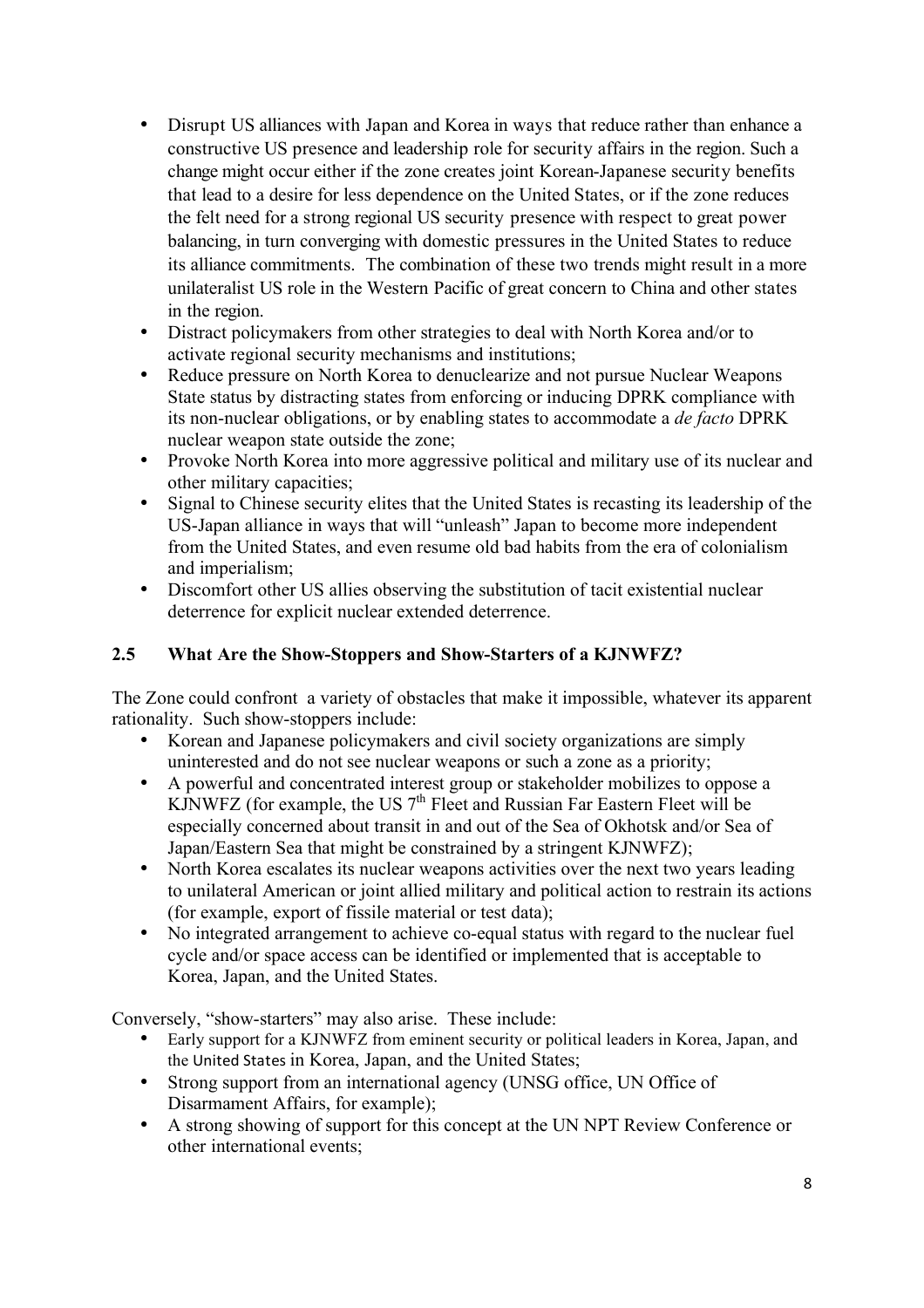- Early strong support from key civil society sectors such as influential think-tanks, and media analysts.
- Resumption of the Six Party Talks and immediate introduction of an expanded KJNWFZ that includes North Korea earlier than envisaged in this proposal.

**2.6 What Are the First Steps?** The first steps, as detailed in Attachment 1, are to conduct rapid research on show-stoppers and starters, map the institutional terrain in Japan, Korea, and the United States, conduct geostrategic analysis of the feasibility and desirability of a KJNWFZ in the context of Northeast Asian insecurities; undertake conceptual scoping and technical design of a KJNWFZ, especially the protocols that would be presented to Nuclear Weapons States for accession; identify and incorporate specific issues for a KJNWFZ that arise in this region; and review, test, and implement a set of processes that lead to the implementation of strategies to realize the KJNWFZ, including a series of milestones for reconsideration, revision, and mid-course correction. This includes translation into Korean, Japanese and English of all key documents, including, once it is approved, this paper.

## **3. WHY NOW?**

<u> 1989 - Johann Stein, fransk politik (d. 1989)</u>

President Obama's Global Abolition policy accelerates the trend toward removing the nuclear threat from international affairs. This trend includes greater self-imposed and legal constraint on nuclear weapons by nuclear weapons states, increasing effort to control nuclear proliferation by states and non-state actors, and expanding territorial exclusion of nuclear weapons—the subject of this paper.

Like Pakistan and India in South Asia, Israel and potentially Iran in the Middle East, North Korea runs contrary to this global trend. It presents a novel and unruly challenge to the nuclear *status quo* in the region built on a Cold War system of nuclear threat between the three nuclear weapons states in the region combined with American nuclear extended deterrence to Korea, Japan, Taiwan, and Australia.<sup>16</sup> No less than four American administrations have failed to reverse North Korea's nuclear breakout since 1991. The Six Party Talks starting in 2003 were also unable to break the US-DPRK gridlock. Thus, a longstanding and rigid regional structure built around nuclear threat has proven impotent to restrain the DPRK. Moreover, American nuclear extended deterrence may have driven rather than reduced DPRK proliferation propensity. The threat of further proliferation in the Asia-Pacific region is real in Korea, Japan, Taiwan and Australia.

The primary American response—a recommitment to nuclear extended deterrence to reassure its allies and to deter the DPRK—accelerates rather than slows this trend.17 Currently, the United States is attempting to block the DPRK from becoming a full-fledged nuclear weapons state, but has no strategy to achieve this goal, nor to construct an interim multilateral security framework beyond *ad hoc* security and crisis management. Thus, the DPRK (along with Iran and the unacknowledged Nuclear Weapons States, Israel, India, and Pakistan) stands squarely in the way of Obama's Nuclear Abolition policy goal by reactivating nuclear extended deterrence and thereby increasing rather than reducing further the role of nuclear weapons in international affairs.

<sup>16</sup> P. Morgan, "Retracting Nuclear Umbrellas in Northeast Asia—the Case of Korea," forthcoming NAPSNet Policy Forum On-line.

<sup>17</sup> See P. Hayes, "Extended Nuclear Deterrence, Global Abolition, and Korea," *The Asia Pacific Journal*, No. 50. 2009, December 14, 2009, at: http://japanfocus.org/-Peter-Hayes/3268